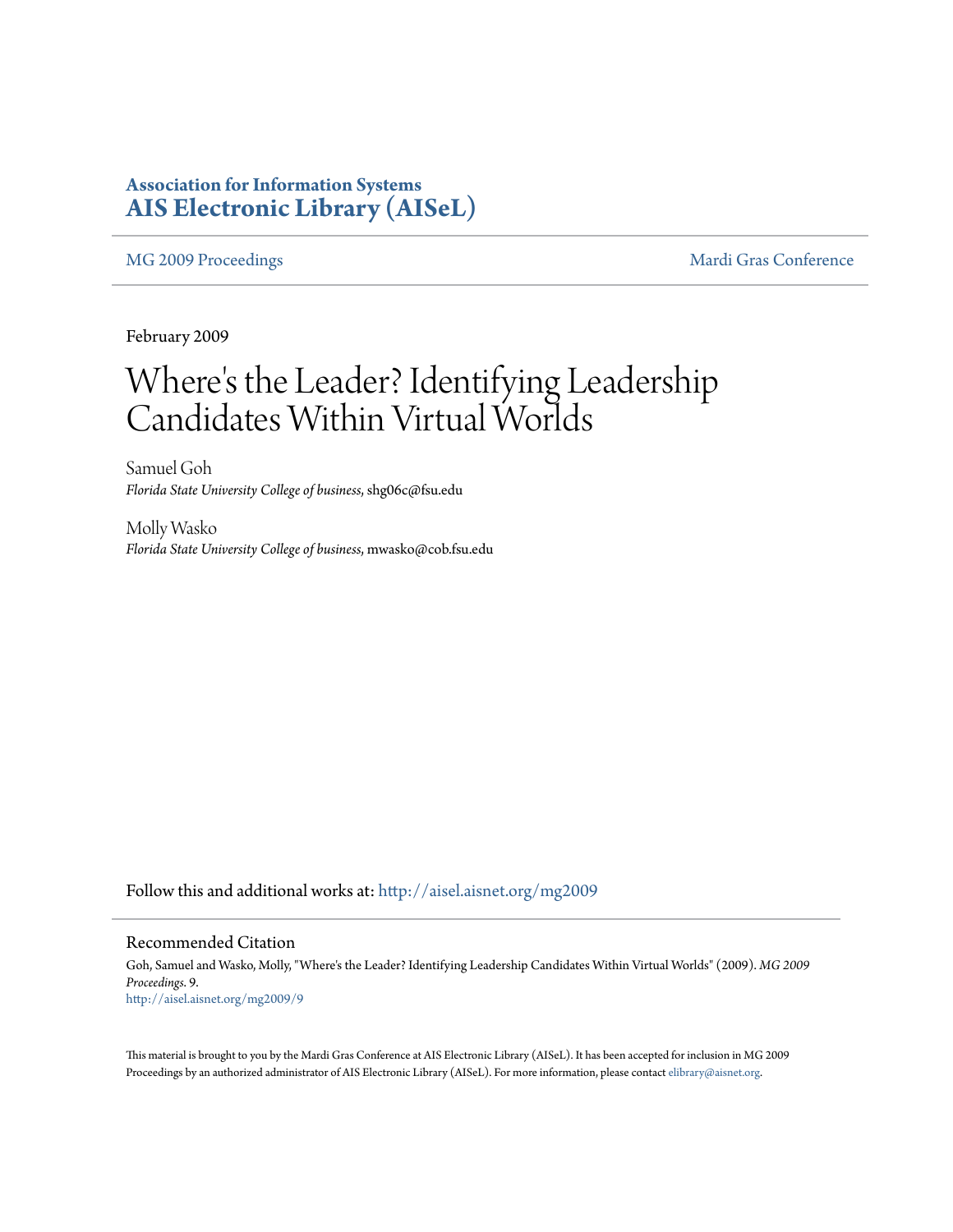## **Where's the Leader? Identifying Leadership Candidates Within Virtual Worlds**

**Samuel H. Goh**  Florida State University College of Business Tallahassee, Florida shg06c@fsu.edu

**Molly M. Wasko**  Florida State University College of Business Tallahassee, Florida mwasko@cob.fsu.edu

#### **ABSTRACT**

Player-founded organizations, or guilds, within massively multiplayer online games (MMOGs) are complex social entities with organizational forms that mirror real-world. These guilds require leaders who possess or can quickly develop a diverse array of skills. Examples of the skills required read like the introductory course of a business management degree – mediating conflict, planning, controlling, motivating. These skills are important - just as with real-world companies, failures on the part of leaders may explain the high degree of guild failures within virtual worlds. Interest into the transferability of leadership skills built in virtual worlds to real world situations has attracted both academic and practitioner interest. IBM, for example, has begun identifying IBM employees who lead in virtual worlds and exploring leadership characteristics and their applicability to management practice.

While these initial efforts have been informative, the unit of analysis has invariably been a singular leader, or the guild leader. Within popular MMOGs (i.e., World of Warcraft or Everquest), the game mechanics allow the promotion of regular guild members to officer status. This begs the question, how may potential officers be identified? Drawing from the emergent leadership literature, we discuss a study-in-progress which attempts to identify potential leaders based upon a social network analysis (i.e., centrality measures) on a multi-year database which represents one guild's activities within a MMOG. We propose that members who participate and contribute more to guild activities make more likely officer candidates.

#### **Keywords**

Emergent leadership, Guilds, Guild Leaders, MMOG, Everquest, Social Network Analysis, DKP.

#### **INTRODUCTION**

While there has been significant interest in virtual worlds from an academic standpoint, questions remain on what practical organizational benefits or lessons may be attained from studying virtual worlds (Shultze, Hiltz, Nardi, Rennecker and Stucky, 2008). We propose that one potential research stream is to conduct inquiries into leadership phenomena within massivelyonline multiplayer games (MMOGs). While we concede that there are certainly reasons to question why MMOGs, seen as a computer game to many people, represent a suitable organizational study context, we suggest that there is growing recognition that these virtual worlds may be relevant to issues of strategic importance.

Recent scholars have suggested that the lines between work and play may not be simply black and white (Yee, 2006b). Yee (2006b) further argues that MMOGs may be construed as work platforms, with increasing similarity between the activities performed in MMOGs and real work within business corporations. Within MMOGs, much of the work is coordinated by player-founded organizations or guilds which are complex social entities (Williams, Ducheneaut, Xiong, Zhang, Yee and Nickell, 2006). These guilds require leaders who possess or can quickly develop a diverse array of skills. These skills are important - just as with real-world companies, failures on the part of leaders may explain the high fragility of guilds (Ducheneaut, Yee, Nickell and Moore, 2007).

Interest into the transferability of leadership skills built in virtual worlds to real world situations has attracted both academic and practitioner interest (e.g., Ives and Junglas, 2008; Yee, 2006c; Yee, 2006d). IBM, for example, has begun identifying IBM employees who lead guilds in virtual worlds and exploring demonstrated leadership characteristics and their applicability to management practice (IBM, 2006; Reeves, Malone, Yee, Cheng, Abecassis, Cadwell, Abbey, Scarborough and Read, 2007). While these initial efforts have been informative, the unit of analysis has invariably been a singular leader, or the guild leader. Within popular MMOGs (i.e., World of Warcraft or Everquest), the game mechanics allow the promotion of regular guild members to officer status. Yee (2006c) suggests that a key guild leader skill is the ability to delegate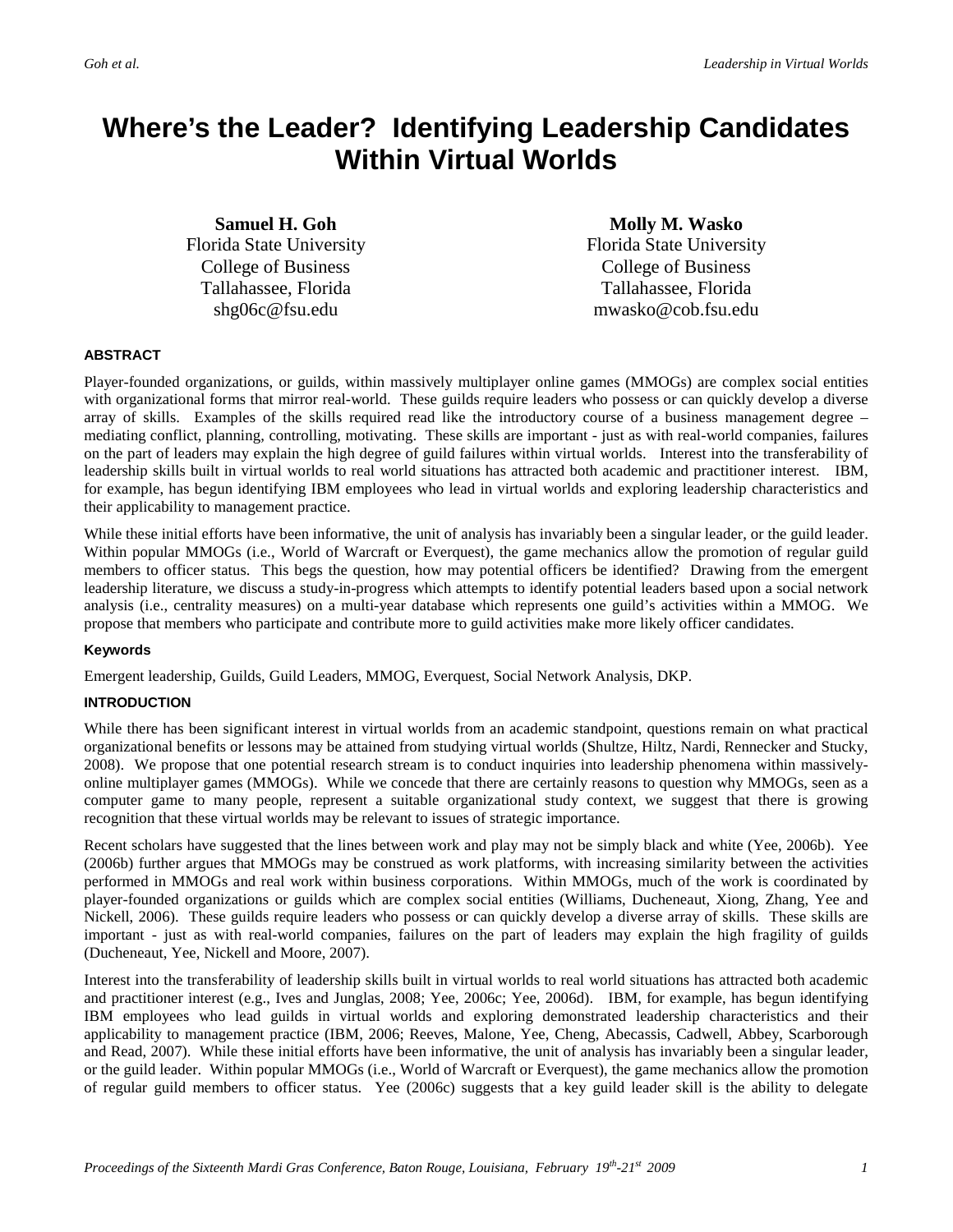responsibility and that these officers are essential to the proper functioning of guilds, especially as span of control issues escalate with larger guild sizes.

As MMOGs allow for multiple leaders, this line of research begs the question, how might potential leaders be identified? Drawing from the emergent leadership literature, we discuss a study-in-progress which attempts to identify potential leaders based on a multi-year database which represents one guild's activities within a MMOG. Using a variety of statistical methods, we identify several traits which we argue distinguish leaders from followers.

#### **LITERATURE REVIEW**

#### **MMOGs, Guilds, and Guild Leaders**

The number of MMOG participants has grown rapidly in the last few years. For example, Blizzard Entertainment's World of Warcraft (WoW) has been particularly popular with subscriber numbers nearly doubling from 6 million in 2006 to 11.5 million today (Blizzard, 2008; Ducheneaut, Yee, Nickell and Moore, 2006). The recent release of a new expansion pack for WoW also set the one day sales record for a computer game (Blizzard, 2008). Naturally, researchers have taken notice and there is small but growing body of literature that serves as a great primer for understanding the history, demographics, and mechanics of virtual worlds (e.g., Castronova, 2005; Yee, 2006a, e). Research into what actually goes on in these MMOGs has motivated studies using a rich variety of approaches including surveys, qualitative analyses of interviews of MMOG participants, and in-depth ethnographies (Nardi and Harris, 2006; Williams, Yee and Caplan, 2008; Yee, 2006a).

One consistent theme that has emerged from research into MMOGs thus far has been the need for collaboration in order to achieve success (e.g., Dannecker, Richter, Lechner, Dressner, Fabisch and Ilsemann, 2008; Nardi and Harris, 2006). Past research has suggested that success in MMOGs is contingent upon very similar factors to success for real-life organizations. Many of the factors identified are within the scope of control of the leadership of a guild, such as conflict resolution, discipline, motivation, coordination, nurturing and emotional support, delegation, training, retention, recruitment, scheduling, and politicking (Castronova, 2005; Ducheneaut et al., 2006, 2007; IBM, 2006; Reeves et al., 2007; Steinkuelher, 2004; Williams et al., 2006; Yee, 2006c).

#### **Emergent Leadership and Virtual Teams**

Yoo and Alavi (2004) present a compelling argument for the importance of understanding leadership and virtual teams. While they suggest that leadership has been a frequently studied topic in management and social psychology literature, they point out that past studies are frequently conducted in traditional organizational forms with mostly face-to-face communications. These studies neglect the new realities facing organizations, such as the move to non-collocated organizational forms and the subsequent the need to virtually communicate with far-flung members via computer-mediated communications (CMC) methods. As communications efficacy is essential to effective leadership, Yoo and Alavi (2004) further argue that these new realities require focused studies of leadership within virtual environments.

Guilds within MMOGs while larger than the typical virtual team studied, share several common attributes. For example, virtual teams are geographically dispersed and members interact primarily through electronic media (Desanctis and Monge, 1999; Jarvenpaa and Leidner, 1999; Powell, Piccoli and Ives, 2004; Yoo and Alavi, 2004). In addition, Yoo and Alavi (2004) suggest that virtual teams in real organizations often are comprised of domain-specific subject matter experts from a range of sources including different departments (e.g., Maznevski and Chudoba, 2000). MMOGs are by definition an electronic media and there is evidence to support similarity to virtual teams; utilizing geographically dispersed participants with heterogeneous motivations (Yee, 2006a) and skill sets (Ducheneaut et al., 2007).

Moreover, the virtual team literature offers an interesting way to frame how leaders may be identified by guilds in MMOGs. Yoo and Alavi (2004) suggest that due to the aforementioned attributes, leadership may be viewed as an emergent phenomenon. As opposed to designated leadership whereby leadership status may be determined by one's organizational position or designated authority, "leaders emerge and earn their status through incremental influences and contributions to the team (Hollander, 1960, 1961)" (Yoo and Alavi, 2004). This emergent perspective suggests begs the following questions. **What are the differences between designated leaders and regular members? In particular, do leaders participate more than other regular guild members? What attributes make good predictors of leaders? Finally, as all formal or designated leaders in MMOGs are emergent leaders based upon participation in guild activities, what are the differences between designated and potential emerging leaders?**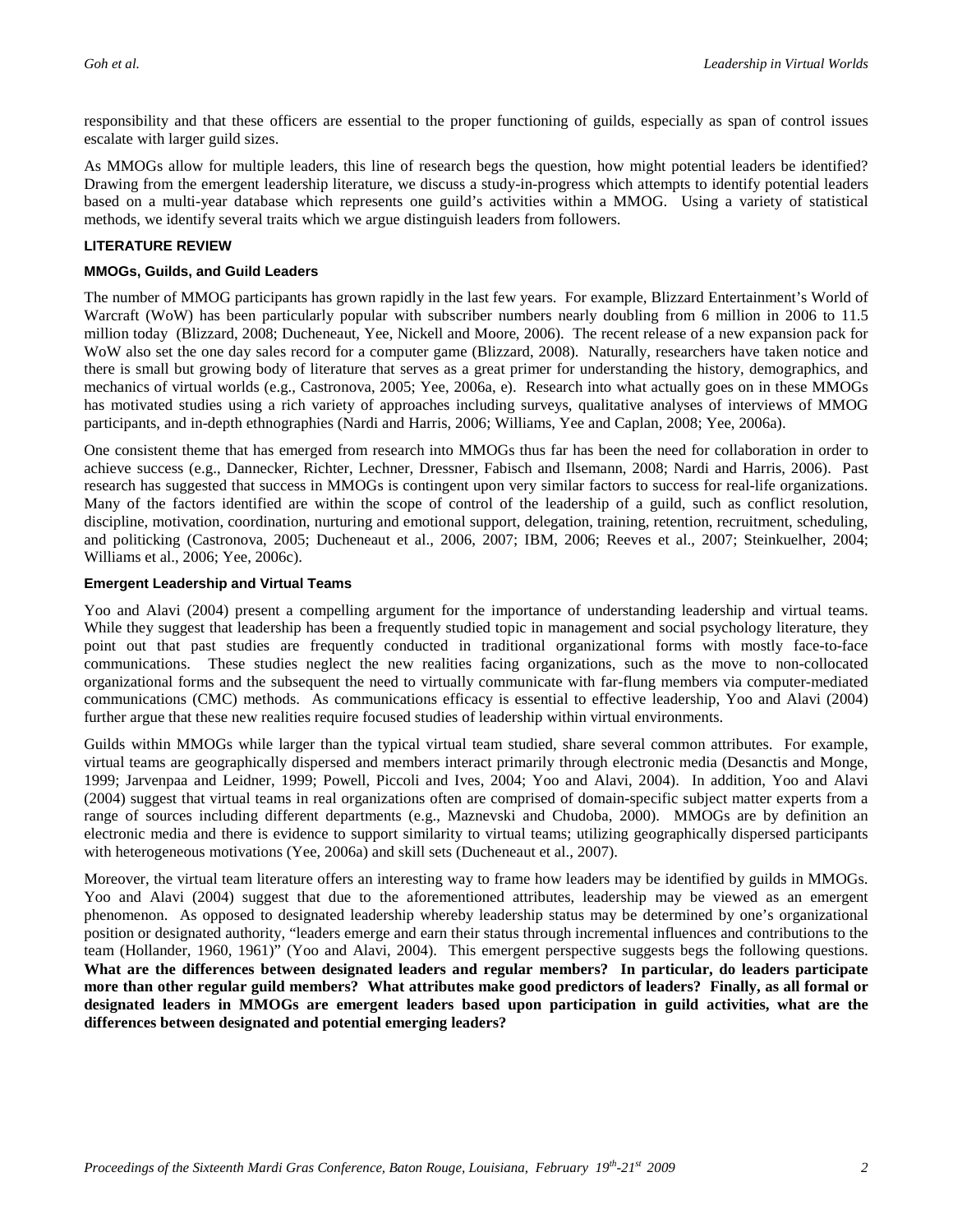#### **RESEARCH METHODOLOGY**

#### **Virtual World Context**

The organization of study is a guild in the popular MMOG Everquest (www.everquest.com). Everquest, released in March 1999, is a subscription-based MMOG offered by Sony Online Entertainment (SOE). SOE maintains a server farm which hosts the MMOG with individual servers representing unique virtual worlds (26 worlds are currently available; Sony, 2008). Subscribers participate by installing the gaming client software on their computers and connect to game servers via the Internet. Certainly, a popular alternative research context includes WoW which has already been the subject of study for topics related to this study such as inquiries regarding groups, guilds, and in-game collaboration (e.g., Dannecker et al., 2008; Ducheneaut et al., 2007; Nardi and Harris, 2006) .

One major reason suggested for WoW's commercial success as compared with Everquest is an improved "flow" experience in which WoW's game mechanics alleviate some of the tedium and difficulties associated with earlier MMOGs (Ducheneaut et al., 2006). Yet, while Ducheneaut et al. (2006) suggest that "WoW's mechanics being almost entirely identical to predecessors like Everquest", there are two key differences between these two MMOGs' designs and emphasis which make Everquest a reasonable alternative research platform for studying leadership. First, the emphasis on making WoW more accessible to a wider player base meant making in-game content easier and game mechanics more forgiving. Everquest, on the other hand, is generally regarded by on-line gamers as being more difficult with highly challenging end-game content and tight interdependencies between participant roles, which necessitates extensive cooperation among participants.

Second, while the original release of WoW offered high end content tailored for raid sizes up to 40 participants, later expansions downgraded that number and current raid content is tailored for 10 to 25 concurrent participants. While Everquest has also reduced the number of simultaneous participants allowed several times, high end content in Everquest is currently targeted and tuned for raid sizes of 54 participants. Naturally, larger numbers of individual participants present a non-linear increase in leadership duties and requirements (Steinkuelher, 2004). Therefore, we propose the higher level of difficulty, tight interdependency between participants and larger raid sizes make Everquest a fascinating context for studying leadership-in-action within guilds.

#### **Organizational Context**

The guild in this study, Dark Horizon, was formed in 2000 on the Zebuxoruk server by approximately 150 original members. The guild's primary mission is to tackle end-game raid-oriented activities. The reasons underlying the formation of Dark Horizon were to address the excessive coordination requirements to undertake raiding activities over a long period of time and provide a stable social backdrop which a guild provides (Ducheneaut et al., 2007). From inception to present day, over 500 participants have been involved in guild activities. Dark Horizon enjoys a positive reputation and is recognized as the leading guild on its server, with cross-server recognition from numerous raiding accomplishments and guild longevity.

At any point in time, participants in raid activities may be broken down into three groups: leaders, full members, and invites. Leaders are comprised of a guild leader along with guild officers. The current guild leadership is notable for its egalitarian approach, only deferring to seniority in the leadership during extreme situations. Officers are promoted from full members following a vote by active leaders. Some reasons for promotions include vacancies due to attrition, guild growth, and when a perceived need arises. Full members are regular members with specific rights and responsibilities and form the majority of the guild. Invites are potential candidates for membership with limited rights and responsibilities. These candidates are subject to an "invite period", in which their performance is carefully monitored and their personalities judged for fit with current guild members and guild goals. Invites are subjected to a guild vote for promotion and failing this vote means being "booted" (having raid privileges revoked), an act that carries a certain degree of social stigma. This period can be extremely stressful and protracted, for example invites in Dark Horizon may only go up for a vote after a minimum of 6 weeks; in one extreme case an invite waited 7 months for a vote. Overall, Dark Horizon's membership demographics and membership processes are relatively similar to other MMOG guilds (e.g., Ducheneaut et al., 2007)

Dark Horizon's leadership consists of one guild leader along with a number of guild officers who help split the leadership duties. Leadership duties, just as in real-life, vary significantly. Yee (2006c) interviewed guild leaders in MMOGs and identified leadership roles such as mediating conflict, maintaining order, listening and being a good confidant, and learning how to delegate. In Dark Horizon, other leadership duties also include communications on raids, strategy formulation, recruitment of new members, and support activities (moderating chat, posting banners, managing message board). Decomposing leadership duties into smaller delegated manageable portions may serve as valuable stress relief, as Yee (2006c) suggested that burnout and an obligation to "play" were issues for guild leaders who tried to do it all.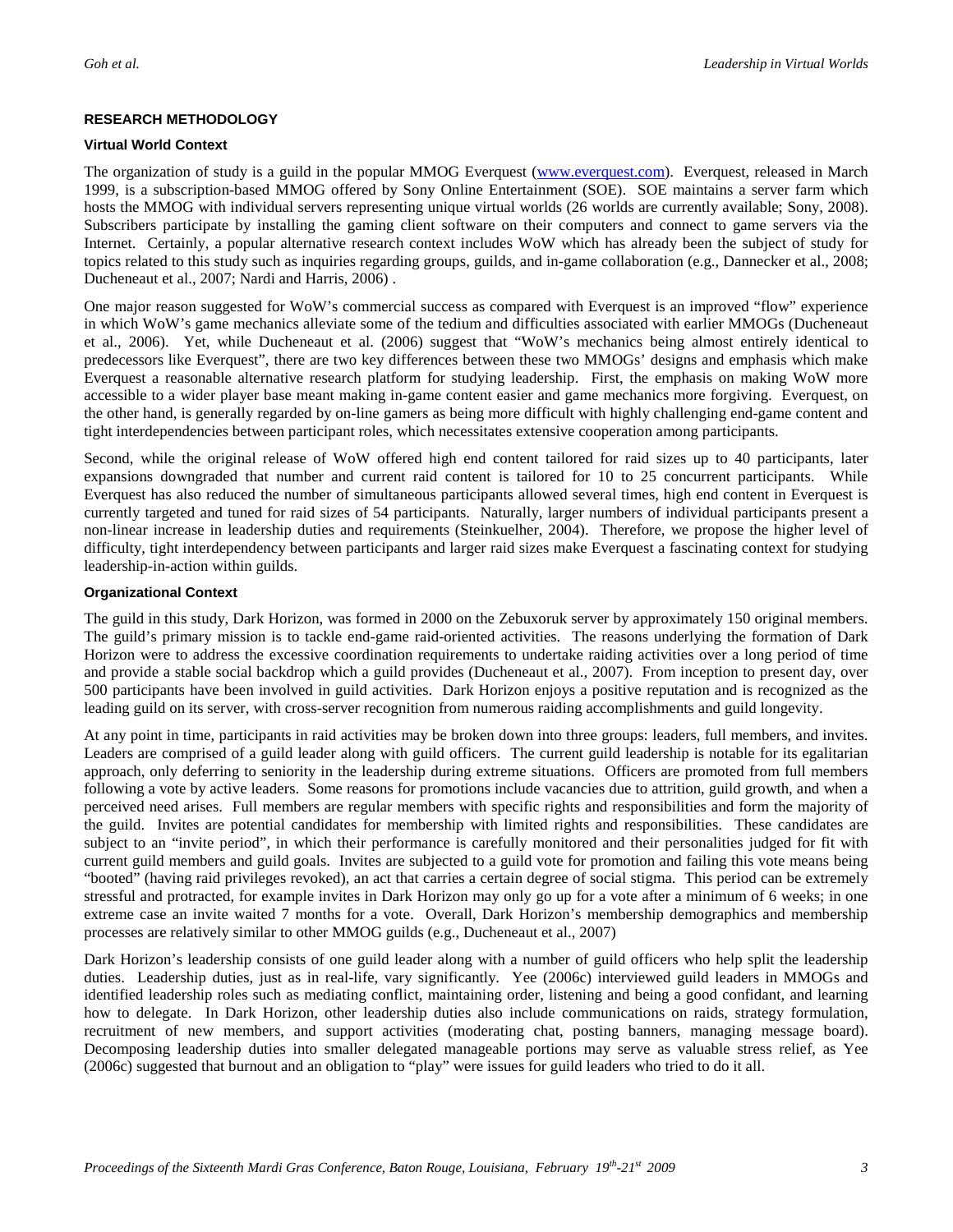#### **DKP Database**

As with other MMOGs, the purpose of end-game raiding is to beat events designed by the game developers. One of the biggest motivators to continually engage in such activities is the "carrot" - the rare and powerful items and resources (commonly called "loot" by players) which comes from beating a raid. However, given that the ratio of the number of players to the number of items or resources derived from each raid is extremely high, the fair allocation of loot is a subject of great debate. Ducheneaut et al. (2007) suggested that internal politicking over access to loot has contributed to the failure and breakup of many guilds.

Many loot allocation systems exist for guilds in MMOGs. Initially, loot allocation systems were "sized-up" solutions that were derived from the social norms that existed at the smaller group level. At the group level in Everquest (2-6 participants and groups may be formed ad-hoc) several mechanisms have developed over time. Some examples including "randoming", in which an in-game dice is rolled to decide a winner, and "need before greed", in which group members compare their current items to determine who could use an item most. Other more outlandish examples include "alpha rotation", in which loot order is decided by the alphabetical order of avatar names, and outright anarchy, in which the first to loot an item gets to keep it.

For obvious reasons, guilds found that most of these loot allocation methods did not translate well to encouraging long term collaboration on a much larger scale. Some guilds moved to more democratic means of loot allocation by forming "loot councils", in which the members of a loot council vote on who receives an item. Unfortunately, as agency theory (Eisenhardt, 1989) would suggest, members of the same organization may have divergent goals, sometimes to the detriment of the organization as a whole. Thus, perceived injustices, personal biases, and favoritism are common player complaints when a human element remains in the loot allocation process.

The dragon kill point (DKP) system was implemented by Dark Horizon in the hopes of providing an objective method for assessing the allocation of loot. The underlying reasoning for the use of a DKP system is that loot should be allocated to individuals who contribute most to the guild. Therefore, there is both an attendance and performance dimension to the DKP system. Participants only earn DKP by showing up for and actively contributing to guild activities. DKP values are decided by the leadership and are awarded for hourly attendance and the successful completion of raids. More difficult raids and raids which are deemed essential to guild progression are awarded higher DKP values. A leader is responsible for logging attendance within the game and the log files are parsed and uploaded to an out of game database accessible to all current members via a web browser.

In addition, leadership is responsible for putting price tags on loot, with rare and powerful items costing more DKP points. Members may then use the DKP points they have accumulated like a virtual currency in a competitive bidding or auctionlike system whenever loot they desire is obtained by the guild. Another important philosophical foundation in Dark Horizon's DKP system is that everyone earns the same amount of DKP for each event. This emphasis on equality was necessary in order to achieve buy-in for the original DKP system proposal by the general guild membership.

The DKP system has evolved over time to be used for other guild functions outside of loot. For example, guild sanctions for inappropriate behavior may include a costly DKP fine. Also, in order to minimize free riding, the DKP database generates a PDKP (percentage dragon kill point) statistic every day which represents the rolling percentage of points earned by each member over a 90 day period. Individuals who fall below active status, defined as less than 60% PDKP, are ineligible to bid on loot and are subject to guild removal. Individuals who are inactive over 90 days are subject to a "DKP wipe" in which their accumulated DKP are removed, a most serious consequence. The DKP system also serves as an important motivational device with guild members challenging each other to earn more points.

For the purposes of this study, the DKP database offers a great deal of potential for studying the activities of guilds in MMOGs. To our knowledge, accessing and analyzing a longitudinal dataset of this nature has not been attempted. As the DKP database serves as a guild historian of sorts, with participant data recorded for each official guild activity, we are hopeful that an analysis of the DKP database will reveal insights into the research questions at hand.

#### **Data Analysis**

Our initial analyses utilized a subset of the DKP database representing one Everquest expansion. An expansion is the packaged release of new game content (i.e. new raids and items) and usually offers new ways in which to strengthen and improve one's avatar along with new game mechanics. Participants in MMOGs generally view expansions as a fresh start, with older members returning to participate, and new challenges for the guild to overcome. As such, an expansion represents a logical way to partition the data available from the DKP database into a meaningful period of time for analysis.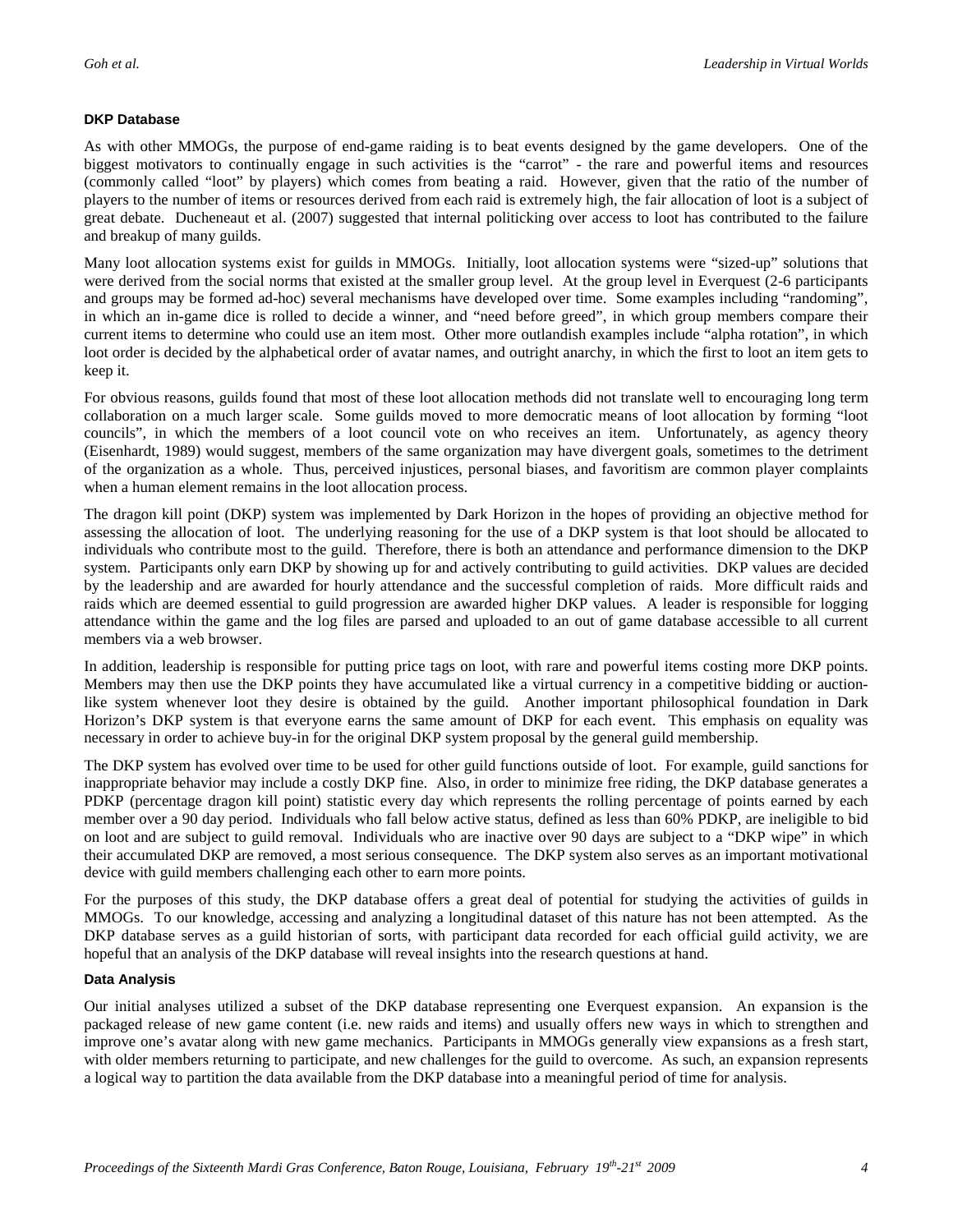The data analyzed the expansion "Secrets of Faydewr" (SoF) representing roughly an 11 month time frame (11/18/2007 to 10/13/2008). Using the SoF time frame, we were able to identify relevant raids in the DKP system. The DKP system dynamically generates an html page per raid which lists the date of the raid, the raid name, a list of the individuals present for the raid, the DKP value for the raid, as well as the loot (items dropped) and individuals who purchased the items.

Utilizing a web scraping program, we downloaded and saved data for each individual in each raid in the time period. A custom text parsing program was written to extract the relevant data: raid, attendance, percentage of DKP earned (PDKP), Percentage of DKP spent on loot (SPDKP), tenure, class, social role, and gender. Raid attendance was calculated by a count of the number of raids an individual attended. PDKP was calculated as a ratio of an individual's earned DKP to the total possible earned DKP of the time period. SPDKP was calculated as a ratio of an individual's spent DKP to the DKP they earned in the time period. Tenure represents the total amount of time (not just within the sampling period) an individual had been a member of the guild. Class represents the class of the avatar (i.e. warrior, cleric, shaman). Social role represents the socially constructed role an individual is supposed to take (i.e. Healer, Tank, damage dealer (DPS)). Lastly, gender represents the gender of the avatar.



Figure 1. Social network analysis of the central people within DH

The raid participation data was used to generate a social network matrix representing each of the raids in the expansion and the individuals who attended them. If person A participated in raid X with person B, a 1 was placed in the corresponding cell to indicate tie between these two players. Overall, this allowed for the inclusion of 1631 DKP raid entries representing formal guild activities. Each raid was attended by an average of 51 participants. We were able to identify 112 unique individuals, of which 8 were designated leaders. The data were analyzed using UCINET to assess individual network centrality measures and to create a visual representation of the overall guild structure, and SPSS to assess the significant predictors of leadership.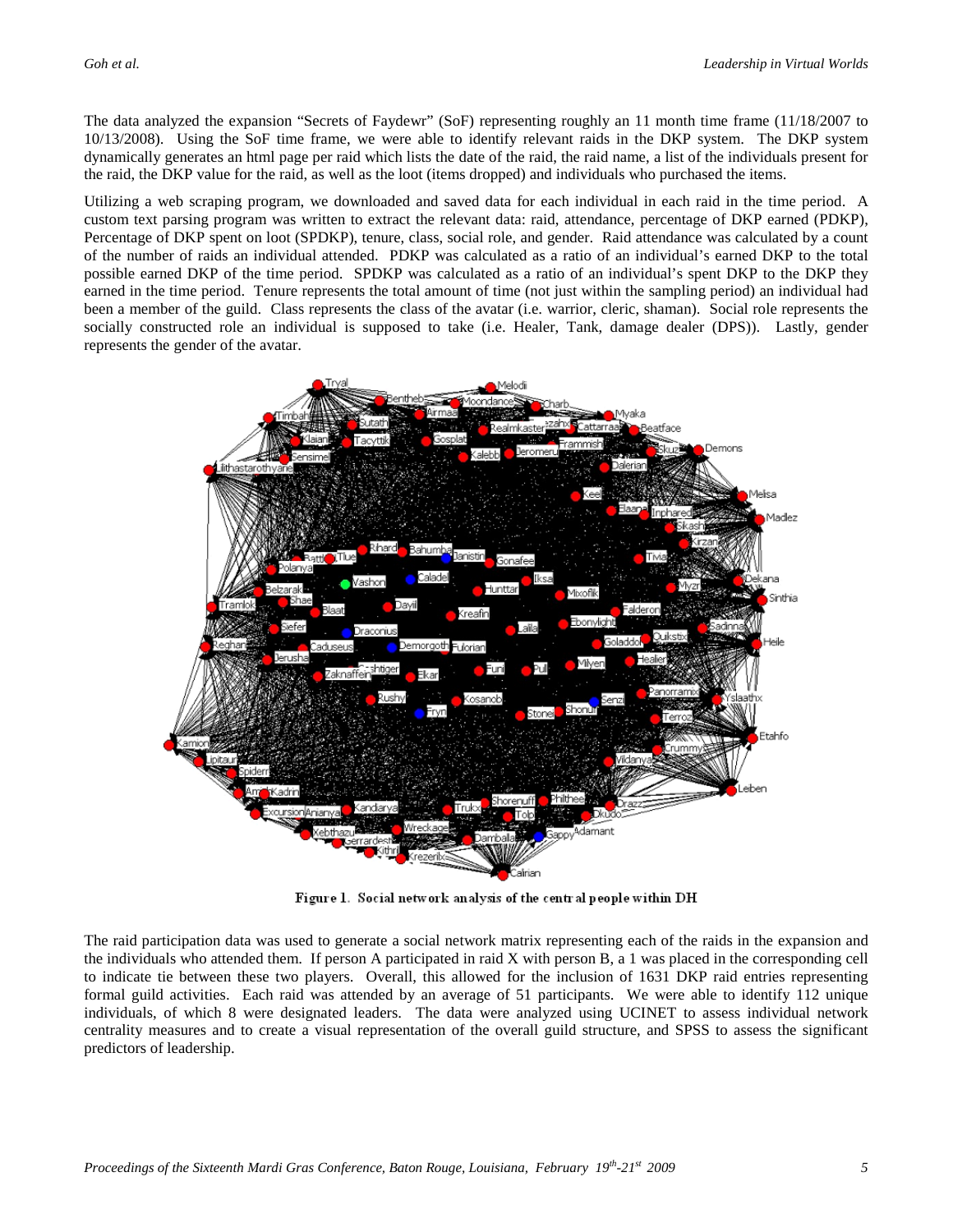#### **RESULTS**

Figure 1 offers a visual representation that speaks to the central participants within DH. Red circles represent regular members and invites, blue circles represent officers, and the green circle represents the guild leader. As you can see, the leaders within the guild are very central in the guild's activities. We then ran a one-way ANOVA which compared current designated leaders to regular members. Our results indicate that leaders attended significantly more raids  $(F=12.114, df=1,$ 110, p-value < 0.001), earned more DKP (F=11.07, df=1, 110, p-value < 0.001), and had a higher PDKP (F=11.07, df-1, 110, p-value < 0.001), tenure (F=27.208, df=1, 110, p-value < 0.0001), and centrality (F=12.085, df=1, 110, p-value < 0.001) than regular members. Interestingly, leaders did not have a significantly different SPDKP than regular members, indicating that leaders did not spend more DKP to obtain loot than regular members.

|             | Top 20 | Officer/<br>Leader | DKP<br>Earned | SPDKP          | Class                 | Social<br>Class       | Gen der            | Tenure<br>(months) |
|-------------|--------|--------------------|---------------|----------------|-----------------------|-----------------------|--------------------|--------------------|
| Vashon      | Both   | Г                  | 45,392        | 34             | Bard                  | <b>DPS</b>            | М                  | 60                 |
| Caladel     | Both   | O                  | 44,777        | 37             | Paladin               | Tank                  | M                  | 70                 |
| Demorgoth   | Both   | O                  | 41,364        | 31             | Warrior               | Tank                  | $\mathbf M$        | 78                 |
| Draconius   | Both   | O                  | 43,422        | 35             | Monk                  | <b>DPS</b>            | М                  | 47                 |
| Fryn        | Both   | $\circ$            | 40,807        | 39             | Bard                  | DPS                   | M                  | 46                 |
| Janistin    | Both   | О                  | 38,861        | 45             | Wizard                | $\rm{DPS}$            | M                  | 78                 |
| Senzi       | PDKP   | O                  | 37.947        | 41             | Rogue                 | <b>DPS</b>            | М                  | 23                 |
| Bahumba     | Both   | $\mathbf{M}$       | 41,617        | 41             | Cleric                | Healer                | $\rm F$            | 26                 |
| Funi        | Both   | М                  | 45,292        | 33             | Shaman                | Healer                | М                  | 47                 |
| Healier     | Both   | M                  | 37,077        | 46             | Cleric                | Healer                | М                  | 72                 |
| Mixoflik    | Both   | $\mathbf M$        | 41,944        | $\overline{4}$ | Wizard                | $\rm{DPS}$            | $\mathbf M$        | 47                 |
| Polanya     | Both   | М                  | 40,601        | 33             | Bard                  | <b>DPS</b>            | $\rm F$            | 45                 |
| Tlue        | Both   | М                  | 42,099        | 33             | Cleric                | Healer                | F                  | 56                 |
| Zaknaffein  | Both   | $\mathbf M$        | 39,932        | 52             | Warrior               | Tank                  | $\mathbf M$        | 46                 |
| Blaat       | PDKP   | $\mathbf M$        | 43,427        | 34             | Druid                 | Healer                | $\mathbf M$        | 34                 |
| Cashtiger   | PDKP   | м                  | 40,214        | 45             | Beastlord             | <b>DPS</b>            | М                  | 25                 |
| Ebonylight  | PDKP   | $\mathbf M$        | 44,142        | 36             | Druid                 | Healer                | $\mathbf M$        | 27                 |
| Hunttar     | PDKP   | М                  | 44,592        | 45             | Ranger                | $\rm{DPS}$            | М                  | 43                 |
| Iksa        | PDKP   | м                  | 43,522        | 41             | $\operatorname{Monk}$ | DPS                   | F                  | 38                 |
| Rihard      | PDKP   | $\mathbf M$        | 44,397        | 40             | Paladin               | Tank                  | $\overline{\rm M}$ | 17                 |
| Battleblade | Tenure | $\mathbf M$        | 36,654        | 55             | Warrior               | $\operatorname{Tank}$ | $\mathbf M$        | 47                 |
| Belzarak    | Tenure | M                  | 35,551        | 50             | Warrior               | Tank                  | М                  | 45                 |
| Elaana      | Tenure | М                  | 29,428        | 51             | Cleric                | Healer                | $\rm F$            | 55                 |
| Falderon    | Tenure | М                  | 27,901        | 51             | Rogue                 | $\rm{DPS}$            | Μ                  | 46                 |
| Jerusha     | Tenure | м                  | 34,754        | 33             | Druid                 | Healer                | F                  | 47                 |
| Kosanob     | Tenure | М                  | 26,334        | 57             | Paladin               | Tank                  | Μ                  | 68                 |
| Kreafin     | Tenure | М                  | 21,523        | 39             | Bard                  | DPS                   | $\rm F$            | 47                 |
| Pull        | Tenure | $\mathbf M$        | 37,891        | 43             | Monk                  | DPS                   | M                  | 78                 |

#### Table 1: Combined Top 20 members by participation and tenure

Given these results and that we were interested in being able to differentiate between attributes of designated leaders and potential emergent leaders, we sorted the dataset by PDKP and tenure in descending order. While PDKP and degree are conceptually distinct, they were not statistically different, therefore we present only PDKP (overall participation) results. We then ran one-way ANOVA analyses for the attributes of the top 20 individuals. While we are aware that choosing the top 20 is somewhat arbitrary, we felt it was a reasonable cut-off in order to balance investigative comparisons of formal leaders with the other most active members and members with longest tenure. Overall, 7 of the 8 leaders were in the top 20 for both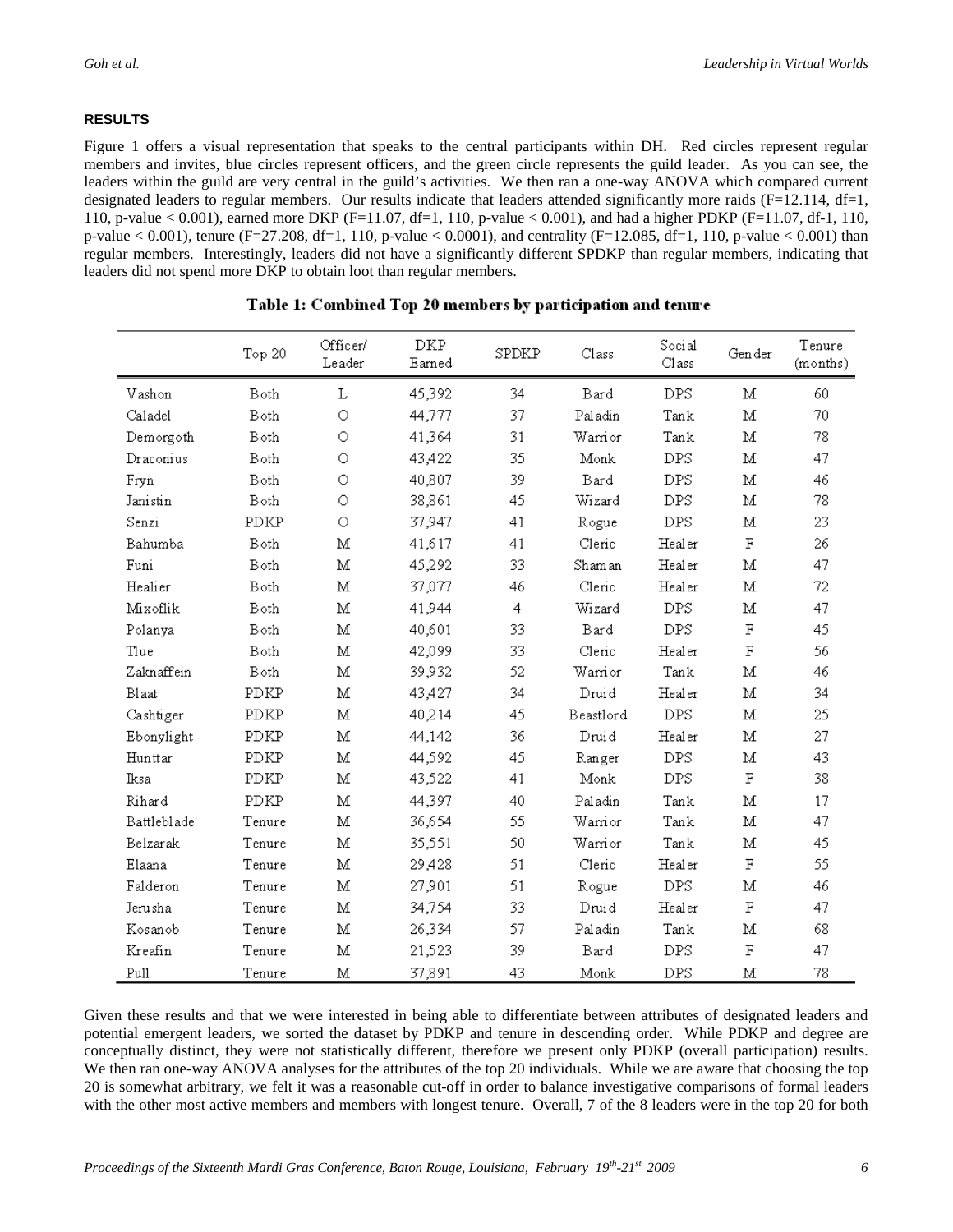analyses, with 12 other regular members (see table 1). We noted variation in the names of the regular members who were in the top 20 for tenure and participation, while the officers remained constant.

Our results indicate that when comparing designated and potential emergent leaders for the top 20 in participation, designated leaders had higher tenure (F=4.615, df=1, 19, p-value  $< 0.05$ ). When comparing designated and potential emergent leaders for the top 20 in tenure, designated leaders had a higher PDKP ( $F=5.665$ ,  $df=1$ , 19, p-value < 0.05) and degree ( $F=5.633$ ,  $df=1$ , 19, p-value  $< 0.05$ ). These results suggest that formal leaders are those who have participated in guild activities the most frequently and also for the longest period of time. Full members aspiring to attain a formal leader rank should focus on building tenure and participating as frequently as possible.

We did identify two major differences between formal leaders and emergent leaders. While many emergent leaders on the top 20 lists were from the healer class, none of the formal leaders are healers. Similarly, while many of the emergent leaders are female, all of the leaders are male. Therefore, in terms of leadership, discrimination may play a role in formal promotion systems in guilds, just as in regular organizations.

#### **LIMITATIONS**

In order to properly discuss our findings, we first discuss several limitations of our approach. First, the use of a singular guild naturally raises generalizability and replicability concerns. Our personal experiences suggest that this limitation may not be overly biasing. While MMOGs may be very different, guilds are surprisingly isomorphic and adopt practices from other guilds which are perceived to be successful. Accordingly, the use of a points system of sorts to track attendance and participation is the norm for many high-end guilds. Also, the guild selected for this analysis is a high-end guild, representing only one of other possible types of guilds suggested by Ducheneaut et al. (2007). However, we felt justified in our choice given that Dark Horizon, as a raiding guild, represents a good fit to study organizational and leadership phenomena given that its stated goals and activities more closely match real-world organizations than a socially-oriented guild.

Another potential limitation is the small sample size of officers in the subset of data we analyzed. Given that this is a studyin-progress, we hope to be able to increase the sample size of officers by using additional expansion data. Lastly, the DKP system only tracks officially sanctioned guild activities. The system does not track "off-time" activities or socialization, of which there exist many other types of interactions between members (Yee, 2006a). This is an important area of future research – combining guild activity data from multiple sources to identify additional leadership behaviors.

#### **DISCUSSION AND CONCLUSION**

In our first two research questions, we asked what differentiated designated leaders and regular members and if designated leaders participated more than regular guild members. Our results indicated that designated leaders were different than regular members in several ways. Designated leaders seem to display a very "gung-ho" attitude, in that they attended more raids, earned more DKP, were more central, and had longer tenure. While this is consistent with what the emergent leadership literature would predict, Yee (2006c) proposed that guild leaders often times feel obligated to play, leading to burnout and turnover. While we are unable to suggest this feeling of obligation is what motivated designated leaders in this study to participate more, we are comfortable suggesting that future studies should look at other possible explanations for participation, in particular for other emergent turned designated leaders such as guild officers. Certainly, the different leadership perspectives such as trait, behavioral, and contingency perspectives (Yoo and Alavi, 2004) provide foundations for future studies.

For the third research question, we asked what attributes made good predictors of designated leaders. Answering this question would aid in trying to ascertain predictors for potential emergent leaders. Yee (2006c) found that 68% of the 173 guilds he surveyed were lead by individuals who had not created the guild. The high degree of burnout for guild leaders necessitates having potential successors waiting in the wings. We were able to identify three predictors – participation, centrality, and tenure. These results suggest that potential emergent leaders could be identified by looking at regular members who display those attributes. For this reason, we hope that MMOGs may provide a suitable context for studying issues regarding real-world leadership succession.

For our last research question, we asked what differentiated designated leaders from possible emergent leaders given the predictors we previously found. When comparing the individuals who participated in guild activities the most, what differentiated designated leaders from possible emergent leaders was the higher length of tenure designated leaders had. When comparing the two groups again using the individuals with highest tenure, we found that what differentiated designated leaders from possible emergent leaders was that designated leaders participated more and were more central. These results are consistent with some of the ideas from the emergent leadership literature. While we did not test these explicitly, it makes logical sense that in order to be promoted, group processes which result in positive outcomes such as higher degrees of trust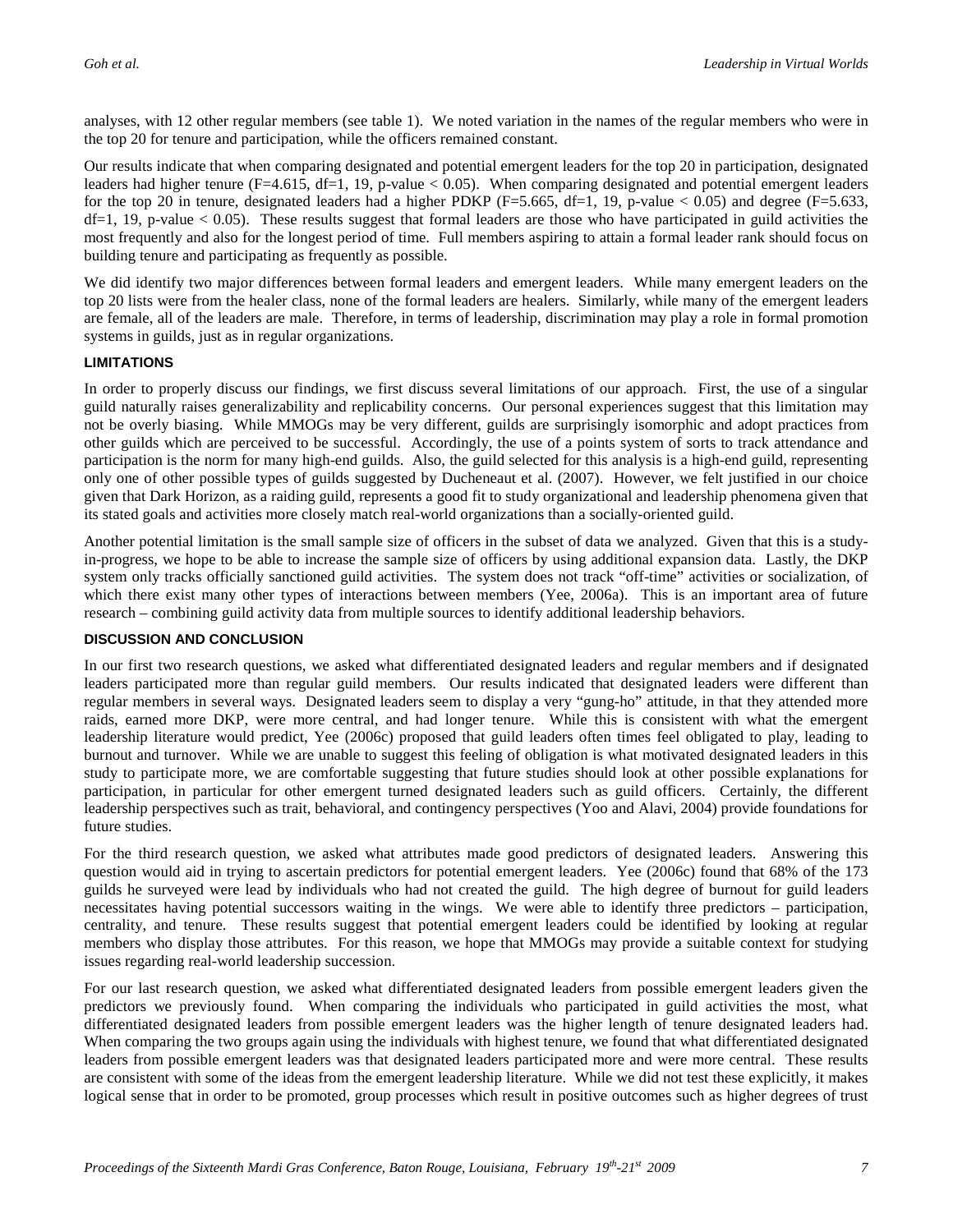or reputation over a long period of time are necessary. However, there does appear to be discrimination in the guild, where all of the formal leaders are men promoted from the fighting classes. This indicates that if full members are seeking leader roles, they should choose avatars that are male and from a warrior class. The exact outcomes and other important attribute predictors remain unexplored and present yet more fruitful research streams.

MMOGs and guilds are involved in activities which mirror real-world organizations and work. While there remain questions about the transferability of skills and concepts from MMOGs to the real-world (Shultze et al., 2008), we remain hopeful that our study has demonstrated how studies into virtual worlds may contribute to relevant leadership practices.

#### **REFERENCES**

- 1. Blizzard (2008) World of warcraft subscriber base reaches 11.5 million worldwide.
- 2. Castronova, E. (2005) Synthetic worlds: The business and culture of online games, University of Chicago Press, Chicago.
- 3. Dannecker, A., Richter, S., Lechner, U., Dressner, N., Fabisch, S., and Ilsemann, A. (2008) Towards world of warcraft as an experiment platform for teams, *AMCIS 2008 Proceedings*, Torronto, Canada.
- 4. Desanctis, G., and Monge, P. (1999) Introduction to the special issue: communication processes for virtual organizations, *Organization Science*, 6, 5, 524-540.
- 5. Ducheneaut, N., Yee, N., Nickell, E., and Moore, R.J. (2006) Building an MMO with mass appeal, *Games and Culture* (1:4), pp 281-317.
- 6. Ducheneaut, N., Yee, N., Nickell, E., and Moore, R.J. (2007) The life and death of online gaming communities: A look at guilds in world of warcraft, *CHI 2007 Proceedings*, San Jose, CA.
- 7. Eisenhardt, K. (1989) Agency theory: An assessment and review, *Academy of Management Review,* 14, 1, 57-74.
- 8. Hollander, E.P. (1960) Competence and conformity in the acceptance of influence, *Journal of Abnormal and Social Psychology* 61, 3, 365-369.
- 9. Hollander, E.P. (1961) Emergent leadership and social influence, Holt, Rineheart & Winston, New York.
- 10. IBM (2006) Gaming and leadership report: Virtual worlds real leaders.
- 11. Ives, B., and Junglas, I. (2008) APC forum: Business implications of virtual worlds and serious gaming, *MIS Quarterly Executive* 7, 3, 151-156.
- 12. Jarvenpaa, C.S., and Leidner, D.E. (1999) Communication and trust in global virtual teams, *Organization Science* 10, 6, 791-865.
- 13. Maznevski, M.L., and Chudoba, K.M. (2000) Bridging space over time: global virtual team dynamics and effectiveness, *Organization Science* 11, 5, 473-492.
- 14. Nardi, B., and Harris, J. (2006) Strangers and friends: collaborative play in world of warcraft, *Proceedings of the 2006 20th anniversary conference on Computer supported cooperative work*, Banff, Alberta, Canada.
- 15. Powell, A., Piccoli, G., and Ives, B. (2004) Virtual teams: a review of current literature and directions for future research, *SIGMIS Database* 35, 1, 6-36.
- 16. Reeves, B., Malone, T., Yee, N., Cheng, H., Abecassis, D., Cadwell, T., Abbey, M., Scarborough, J., and Read, L. (2007) Leadership in games and at work: Implications for the enterprise of massively multiplayer online roleplaying games, Palo Alto, CA.
- 17. Shultze, U., Hiltz, S.R., Nardi, B., Rennecker, J., and Stucky, S. (2008) Using synthetic worlds for work and learning, *Communications of the Association for Information Systems* 22, 19, 351-370.
- 18. Sony (2008) Everquest network status page.
- 19. Steinkuelher, C.A. (2004) Providing resources for MMOG guild leaders, *MUD Developers Conference*, San Jose, CA.
- 20. Williams, D., Ducheneaut, N., Xiong, L., Zhang, Y., Yee, N., and Nickell, E. (2006) From tree house to barracks: The social life of guilds in world of warcraft, *Games and Culture* 1, 4, 338-361.